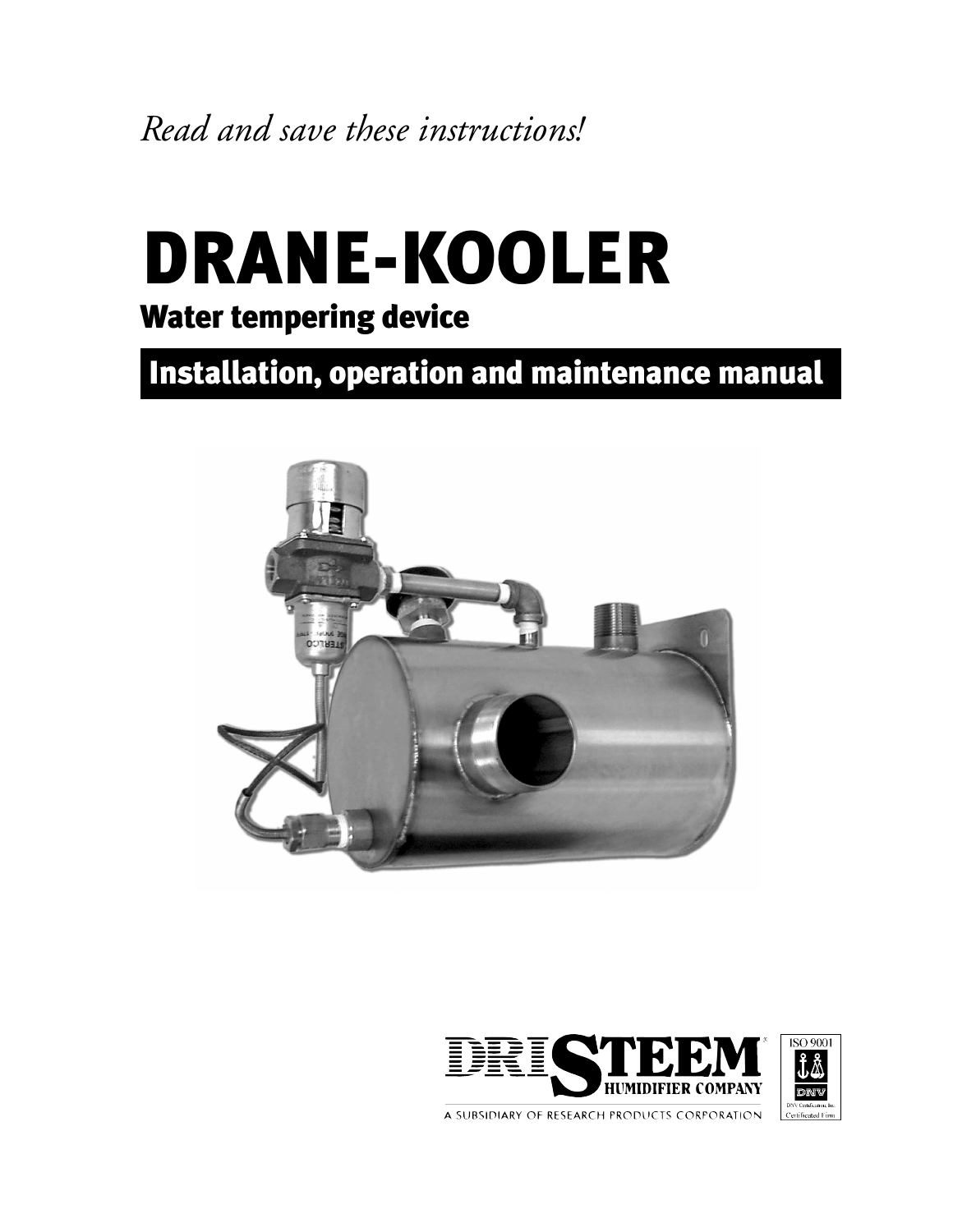### PLEASE: read this manual!

This manual will guide you through installation, operation and maintenance procedures for your new DRANE-KOOLER. Proper installation and operating practices will ensure years of trouble-free service.

### Technical support: 800-328-4447

If you have questions, review the troubleshooting guide on Page 10. If you still have questions, call our customer support group at 800-328-4447. Technicians are available from 7:30 a.m. to 5:00 p.m. (central standard time) Monday through Friday, excluding major holidays.

#### Visit our web site: www.dristeem.com

For information about other DRI-STEEM products, visit our web site, or contact us using the information listed below.



#### Corporate headquarters

14949 Technology Drive · Eden Prairie, MN 55344 952-949-2415 • 800-328-4447 • 952-229-3200 (fax) sales@dristeem.com (e-mail)

#### European office

Bell Place, Bell Lane · Syresham, Brackley · NNN13 5HP, UK  $+44$  1280 850122 •  $+44$  1280 850124 (fax) 106277.1443@compuserv.com (e-mail)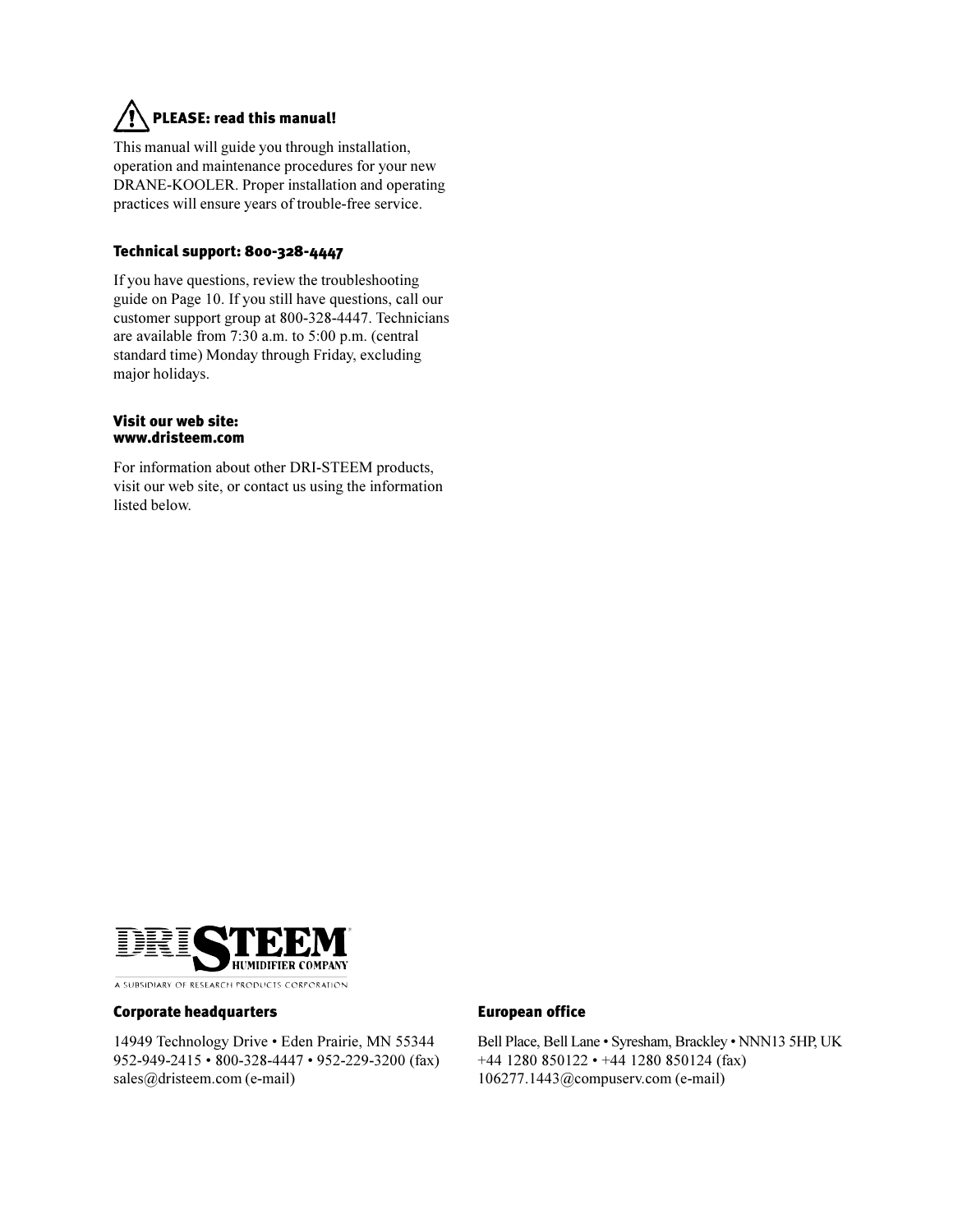### DRANE-KOOLER table of contents.

### **Product overview**

### **Installation**

### **Operation**

|--|--|--|--|

#### **Maintenance**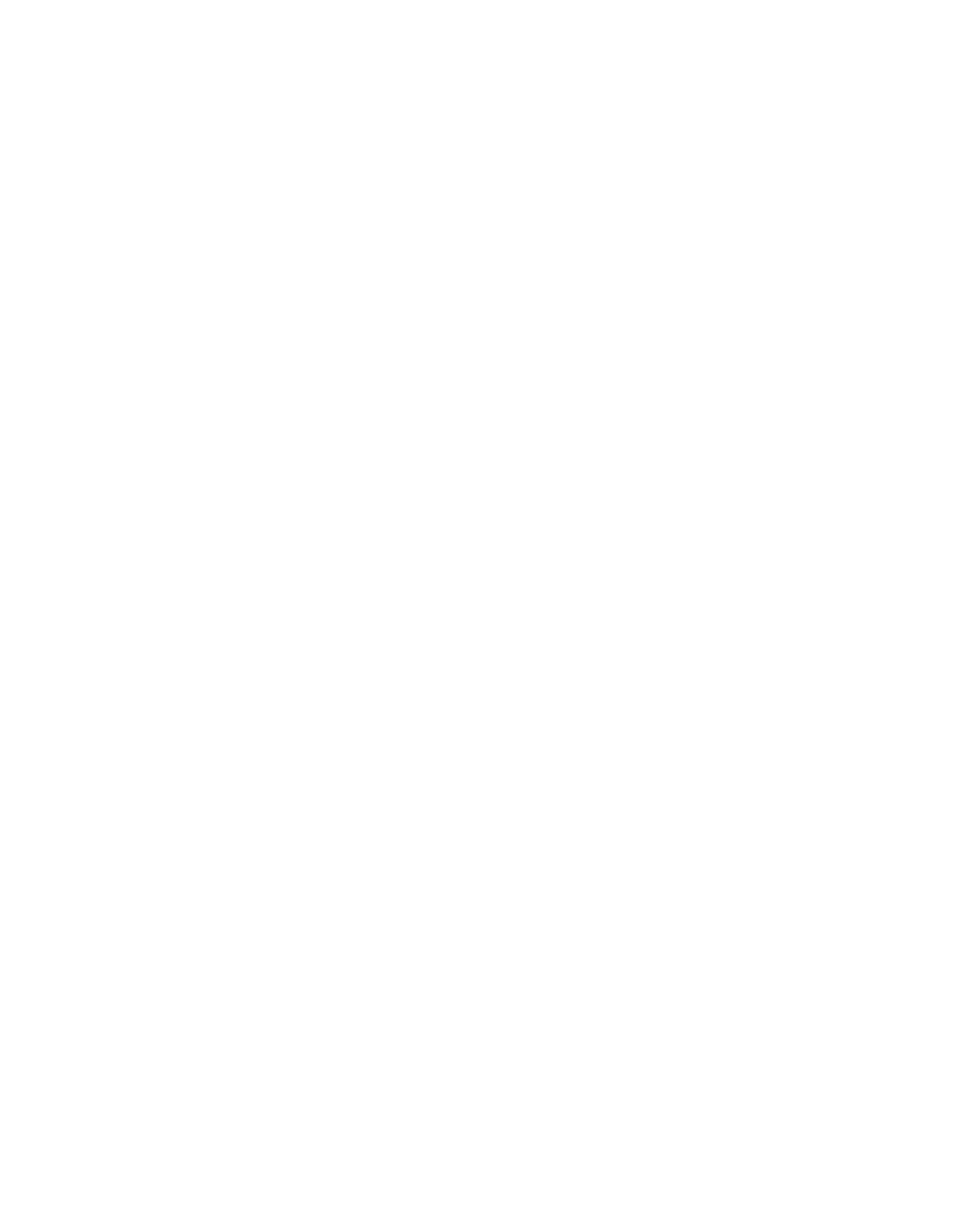### DRANE-KOOLER features summary.

#### Cool discharged hot water

DRANE-KOOLER is a water tempering device that mixes cold water with hot water discharged from various types of equipment, such as a humidifier, to reduce the discharged water temperature before it enters a municipal sewer system.

There are two reasons to use a water tempering device. First, most municipalities prohibit draining water hotter than  $140^{\circ}$ F (60 °C) into their sewer systems. And second, PVC drain pipes are susceptible to damage from water that is too hot. When faced with either of these situations, DRANE-KOOLER is the solution!

#### New horizontal design!

A new space-efficient horizontal orientation and side drain outlet provide enough clearance to allow the DRANE-KOOLER to be mounted directly underneath DRI-STEEM humidifiers, saving footprint space while allowing room for pitched drain piping.

#### How it works: Hot  $+$  cold  $=$  tempered!

- **1.** Hot water discharged from a humidifier or other appliance enters the DRANE-KOOLER through piping connected to the top threaded connection. A vacuum breaker prevents backflow into potable water systems.
- 2. Cold water enters through the temperatureactuated valve. The valve and the DRANE-KOOLER's straightforward design ensure efficient mixing of hot and cold water. The valve's sensor, located near the outlet, ensures that water leaving the DRANE-KOOLER is 140 °F (60 °C)\* or less before entering the municipal sewer system.
- **3.** Tempered water at  $140 \degree$ F  $(60 \degree C)^*$  or less exits through the side outlet for safe discharge into a municipal sewer system or PVC pipe.
- \* Please see the capacities table on the next page.

### Reliable, non-electric valve

The temperature-actuated valve is time-tested to be reliable and maintenance-free. And because it is nonelectric, no wiring is required!

### Multiple mounting options

The DRANE-KOOLER can be mounted by attaching the integral mounting plate to a wall, by attaching the mounting plate to an adjustable floor stand, or by using an assembly for suspension mounting. These multiple mounting options provide capability for the DRANE-KOOLER to be properly supported and not secured entirely by piping.



 $\mathbf 1$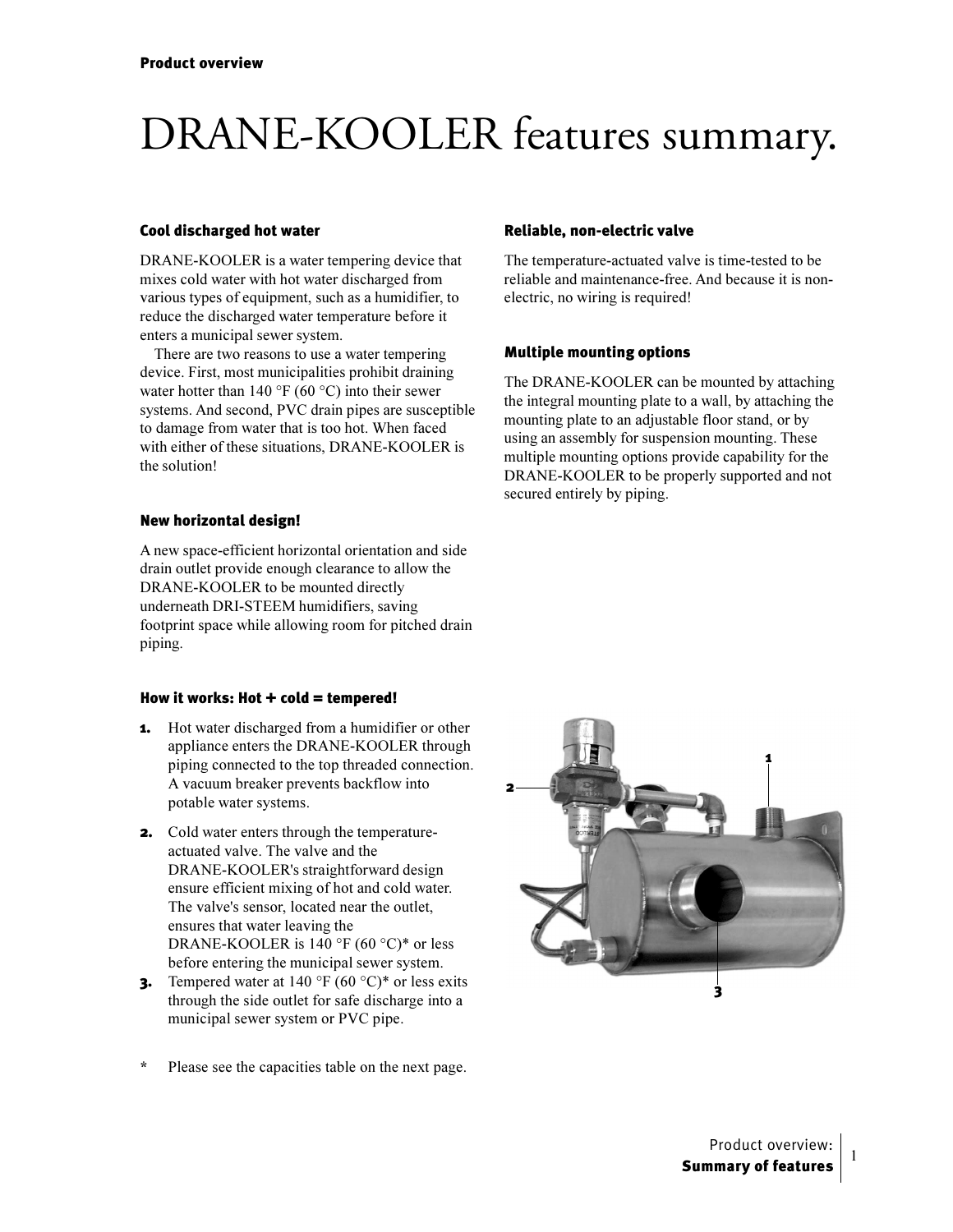### Capacities and connection sizes.

|                           | <b>Maximum flow</b><br>rate |      | <b>Maximum</b><br>temperature |     |
|---------------------------|-----------------------------|------|-------------------------------|-----|
|                           | U.S.<br>gpm                 | L/m  | °F                            | °C  |
| Hot water<br>inflow       | 6                           | 22.7 | 212                           | 100 |
| Cold water<br>inflow**    | 6                           | 22.7 | 70                            | 21  |
| Tempered<br>water outflow | 12                          | 45.4 | 140                           | 60  |

#### DRANE-KOOLER capacities\* DRANE-KOOLER connections

| Hot water inlet connection       | 1" (DN 25) NPT  |
|----------------------------------|-----------------|
| Tempered water outlet connection | 2" (DN50) NPT   |
| Cold water supply connection     | 3/8" (DN10) NPT |

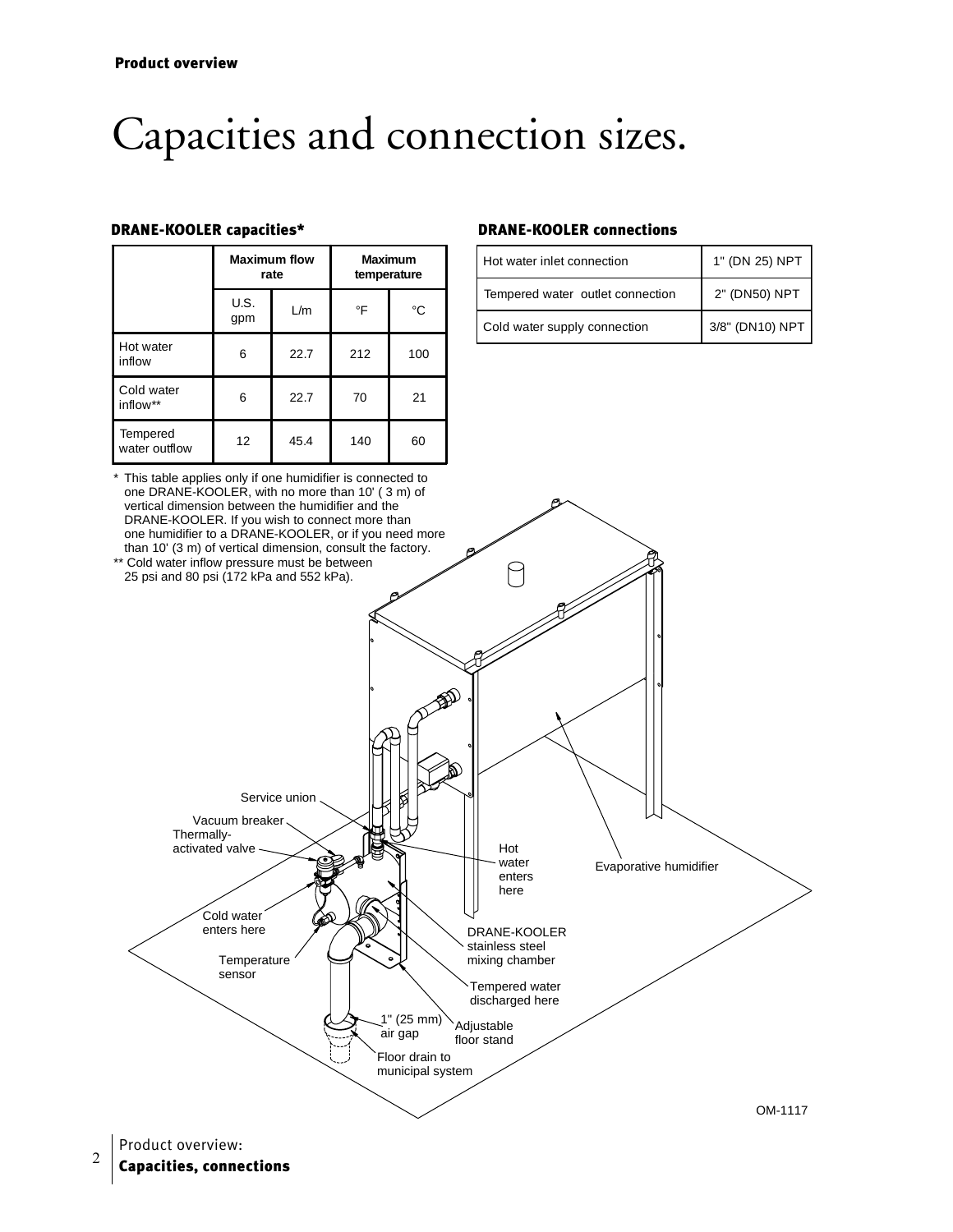### DRANE-KOOLER dimensions.



#### Dimensions

|   | <b>Description</b>                                                                                       | inches         | mm         |
|---|----------------------------------------------------------------------------------------------------------|----------------|------------|
| A | Height with floor stand<br>(from floor to top of hot water inlet in 1" [25 mm] increments)               | 8.25 to 12.25  | 210 to 312 |
|   | Height with floor stand and extension<br>(from floor to top of hot water inlet in 1" [25 mm] increments) | 13.25 to 20.25 | 337 to 515 |
| в | Height from bottom of tank to top of hot water inlet                                                     | 7.5            | 191        |
| C | Height from bottom of tank to top of valve                                                               | 10.5           | 268        |
| D | Height from top of hot water inlet to top of valve                                                       | 3.0            | 76         |
| Е | Height from bottom of tank to center of mounting hole                                                    | 6.25           | 159        |
| F | Height from bottom of tank to center of tempered water outlet                                            | 3.0            | 76         |
| G | Width of tank and tempered water outlet                                                                  | 7.5            | 191        |
| н | Width of mounting plate holes, center to center                                                          | 4.0            | 102        |
| J | Length, from valve inlet to mounting plate                                                               | 12.0           | 305        |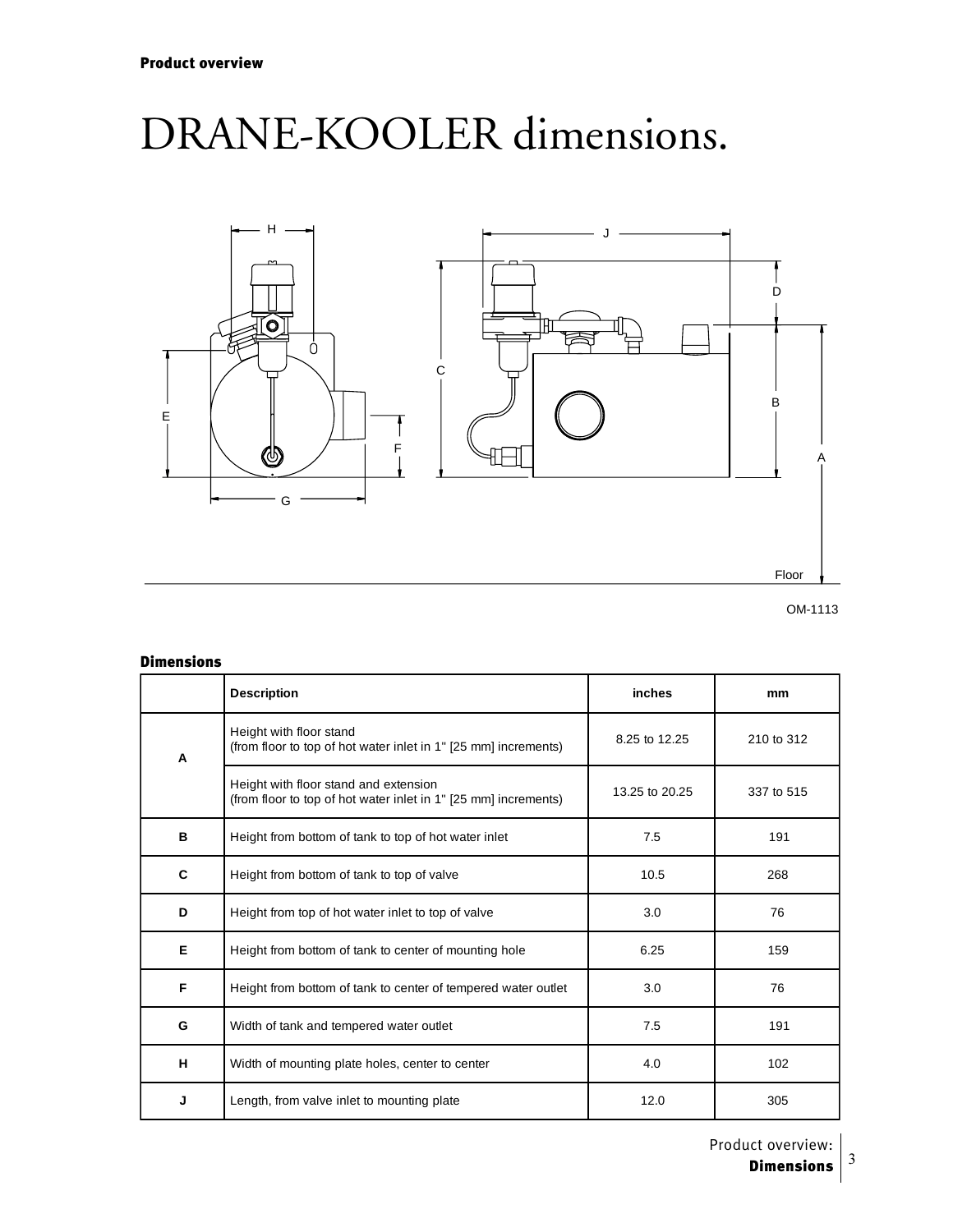### Installation checklist.

#### **Step-by-step installation instructions**

- $\Box$  Verify that maximum flow of hot water into the DRANE-KOOLER does not exceed 6 U.S. gallons per minute (gpm)  $(22.7 \text{ L/m})$ .
- $\Box$  Note that there are three connections to be made to the DRANE-KOOLER:
	- Cold water supply
	- Hot water inlet (from a humidifier or other appliance)
	- Tempered water piping to drain
- $\Box$  Position the DRANE-KOOLER to allow the most direct path of piping to minimize fittings (see the piping diagrams on Pages 6-7).
- $\Box$  Position unions on all connections as close to the DRANE-KOOLER as possible to make cleaning and maintenance easier.
- $\Box$  Cold water supply connection instructions:
	- Cold water supply connection on valve is 3/8" (DN10) NPT.
	- Pipe a  $3/8$ " (DN10) line directly to the DRANE-KOOLER from the main water supply line.

TO ENSURE ADEQUATE WATER PRESSURE TO THE DRANE-KOOLER, DO NOT CONNECT TO A SUPPLY WATER LINE THAT IS DEDICATED TO OTHER **APPLIANCES.** 

If installing the DRANE-KOOLER with a humidifier, do not branch off the 1/4" (DN8) cold water supply line to the humidifier.

- Verify that the supply water pressure to the valve is at least 25 psi (172 kPa) and not more than 80 psi  $(552 \text{ kPa})$ .
- Install a cold water supply union as close to the DRANE-KOOLER as possible.
- Install a cold water shut-off valve before the union in the cold water supply line.
- $\Box$  Hot water inlet connection instructions:
	- Hot water inlet connection is 1" (DN25) NPT.
	- Locate a union as close to the DRANE-KOOLER as possible
	- Run 1" (DN25) pipe as directly as possible from the hot water appliance (humidifier) to the DRANE-KOOLER. If the piping to the hot water inlet has a horizontal run, maintain a pitch to the DRANE-KOOLER of at least  $1/8$ "/ft (1%).
- $\Box$  Tempered water (to drain) connection instructions:
	- Tempered water outlet connection is 2" (DN50) NPT.
	- Install a union as close to the DRANE-KOOLER as possible.
	- Run a 2" (DN50) pipe as directly as possible from the DRANE-KOOLER to the drain. Maintain a pitch to drain of at least 1/8"/ft  $(1\%)$ .
	- Make sure there is a 1" (25 mm) air gap between the drain piping and the drain.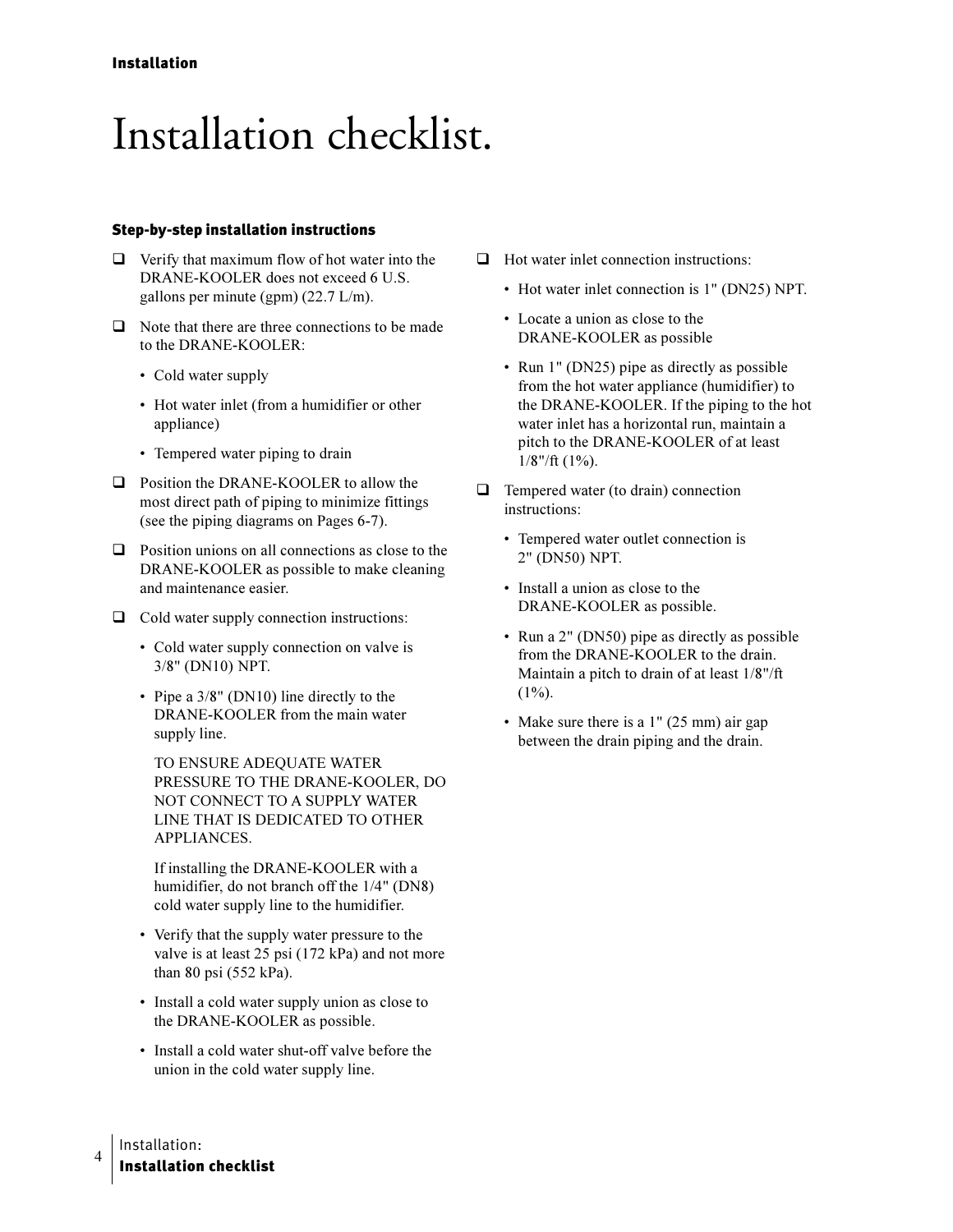### Mounting options.

### Three mounting options

Use one of the mounting options shown on this page to ensure that the DRANE-KOOLER will be properly supported and not secured entirely by piping. Floor stand and suspension mount hanger assembly are ordered separately.

#### Wall mount



OM-1114





OM-1116

\* The suspension mount hanger assembly includes an L-bracket, two nuts, and two bolts that attach to the DRANE-KOOLER. Beam clamp assembly and 1/4" threaded rod are supplied by others.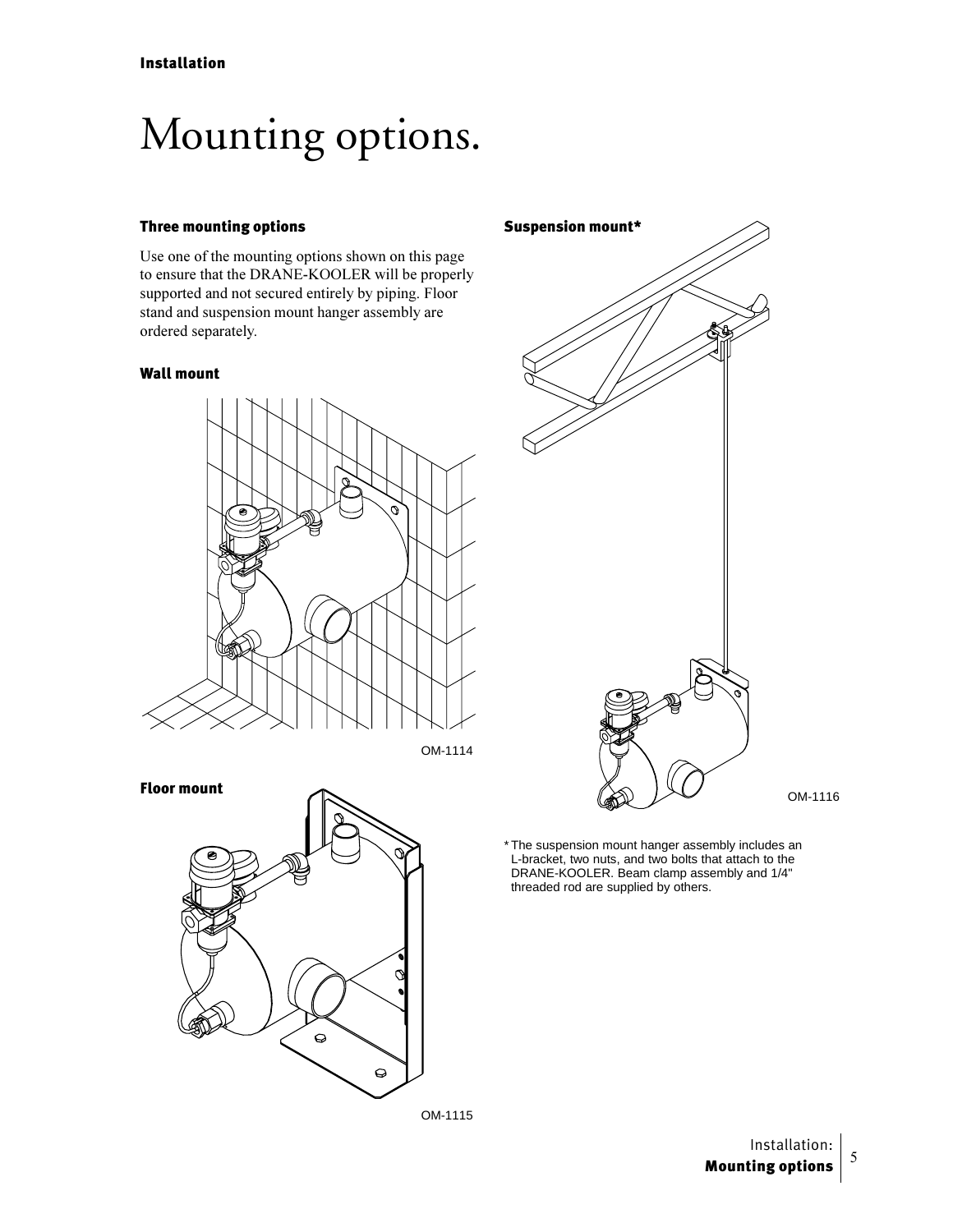### DRANE-KOOLER piping.

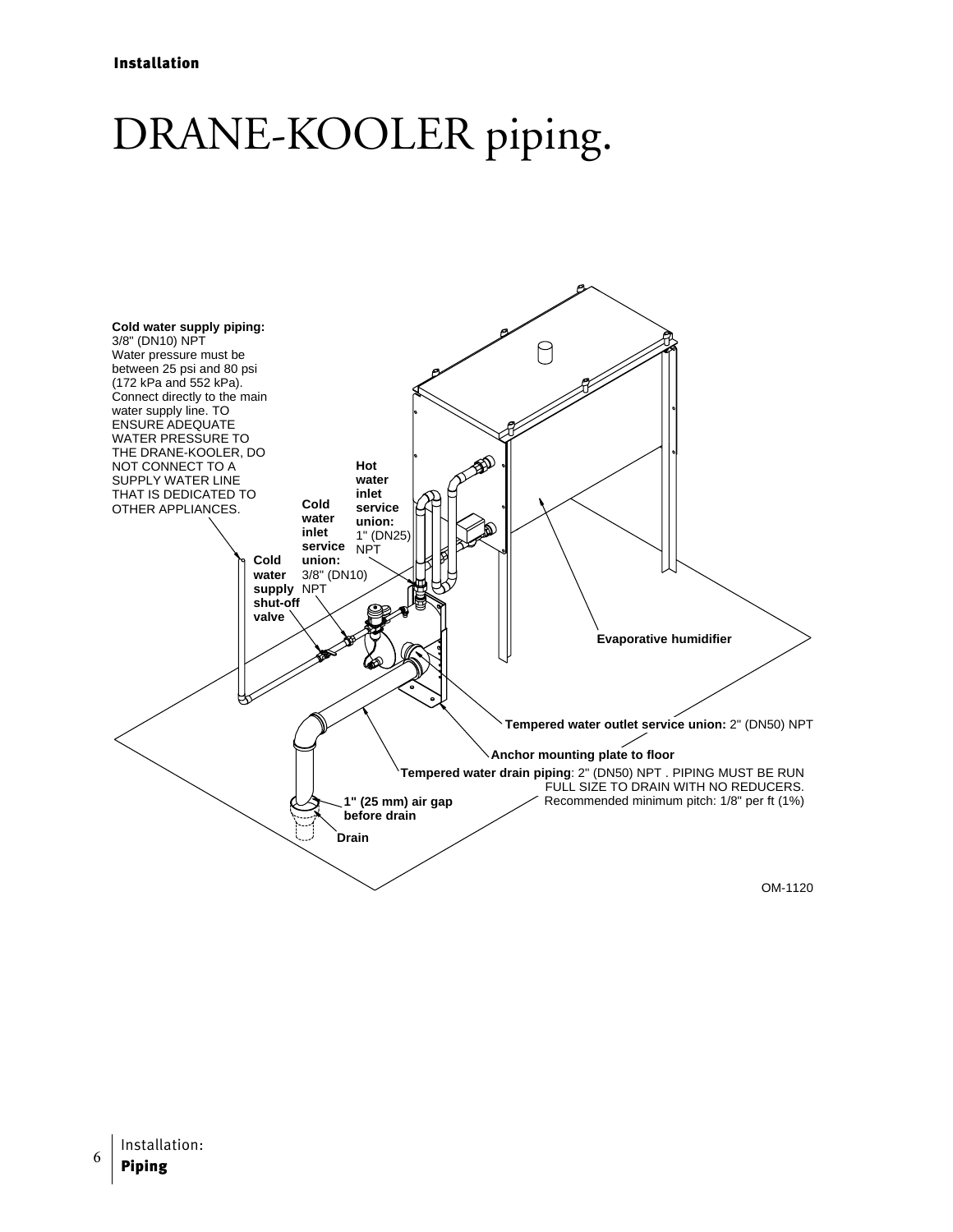### DRANE-KOOLER piping.

### Two examples showing the DRANE-KOOLER mounted directly underneath an evaporative humidifier



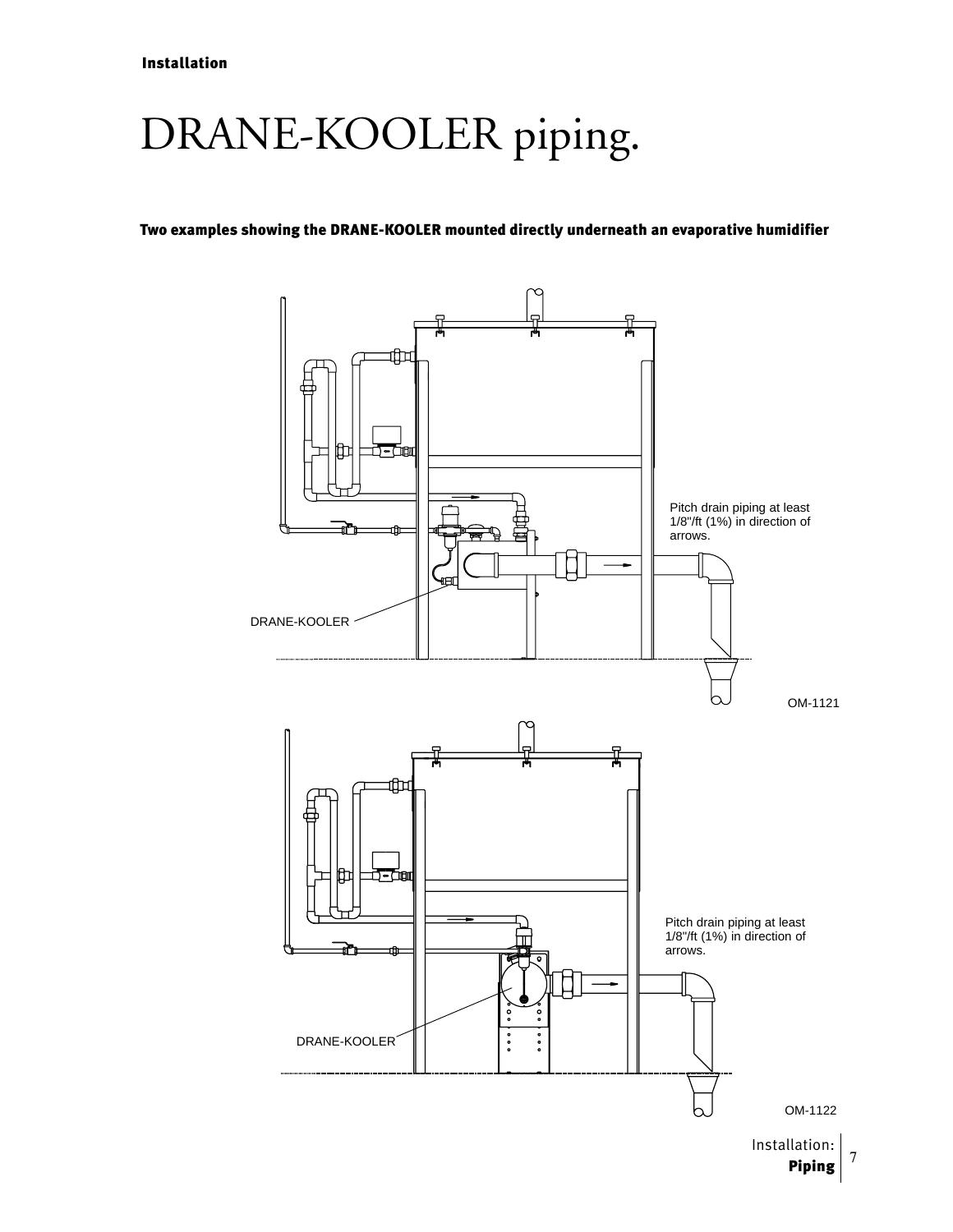### DRANE-KOOLER operation.

#### **How to operate**

Once properly installed, to operate simply open the cold water supply valve.



- **1.** Hot water discharged from a humidifier or other appliance enters the DRANE-KOOLER through piping connected to the top threaded connection. The vacuum breaker prevents backflow into potable water systems.
- **2.** Cold water enters through the temperatureactuated valve. The valve and the DRANE-KOOLER's straightforward design ensure efficient mixing of hot and cold water. The valve's sensor, located near the outlet, ensures that water leaving the DRANE-KOOLER is less than 140 °F (60 °C)<sup>\*</sup> before entering the municipal sewer system.
- **3.** Tempered water at 140 °F  $(60 °C)*$  or less exits through the side outlet for safe discharge into a municipal sewer system or PVC pipe.
- $\star$ Please see the capacities table on Page 2.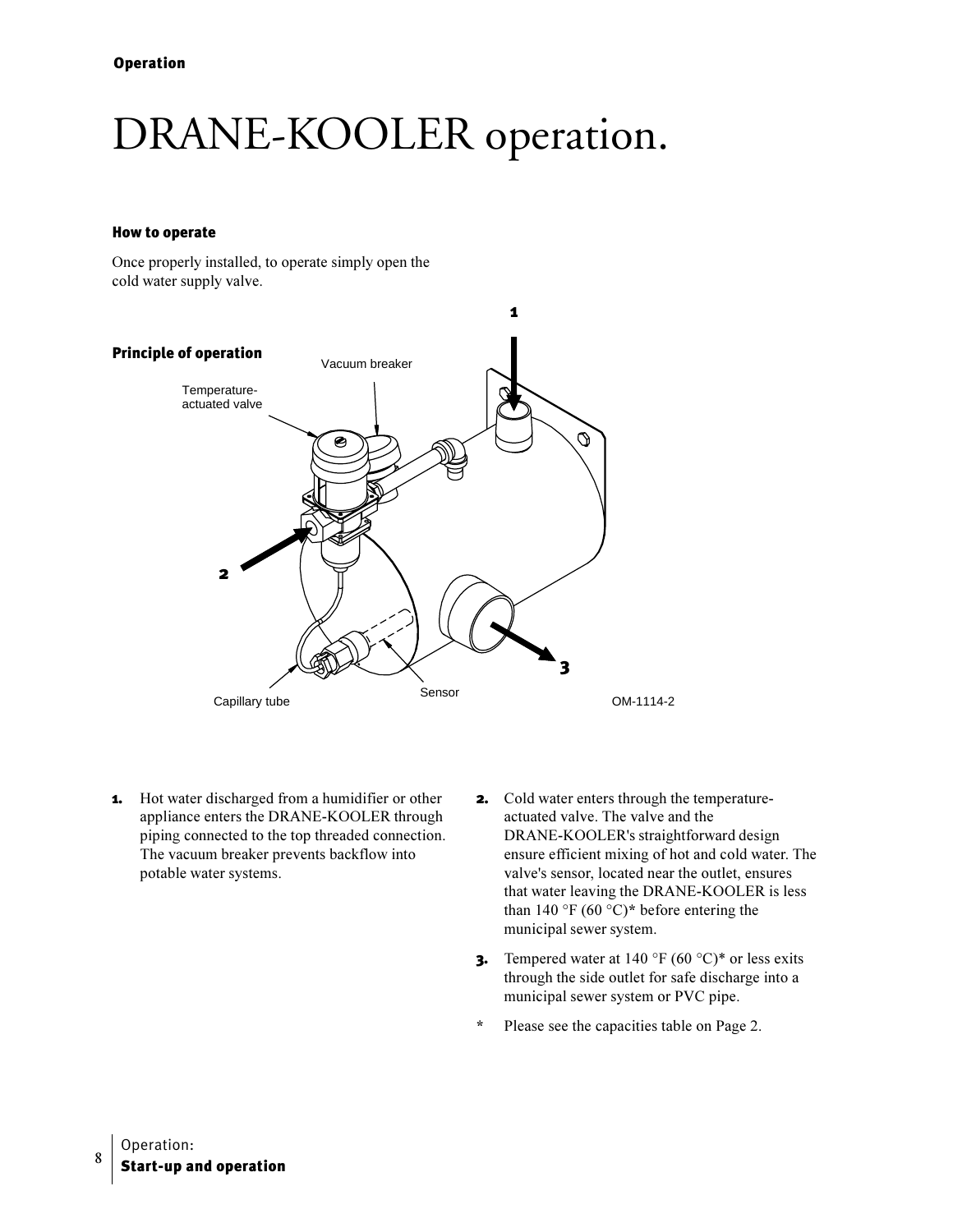### DRANE-KOOLER maintenance.

### **Step-by-step maintenance instructions**

- $\Box$  Shut off cold water supply.
- $\Box$  Disconnect service unions at:
	- Cold water supply inlet
	- Hot water inlet
	- Tempered water drain outlet
- $\Box$  Remove the DRANE-KOOLER from piping and take to a service sink. Add water and, with pipe caps or hands covering the hot water inlet and tempered water outlet, shake the DRANE-KOOLER to dislodge mineral deposits. Dump mineral deposits and rinse.
- $\Box$  If severe mineral accumulation has occurred. remove the thermal sensor from the DRANE-KOOLER chamber and gently clean the sensor with an abrasive pad. Do not twist the capillary tube during removal or cleaning.
- $\Box$  Reconnect service unions and open cold water supply valve to resume operation.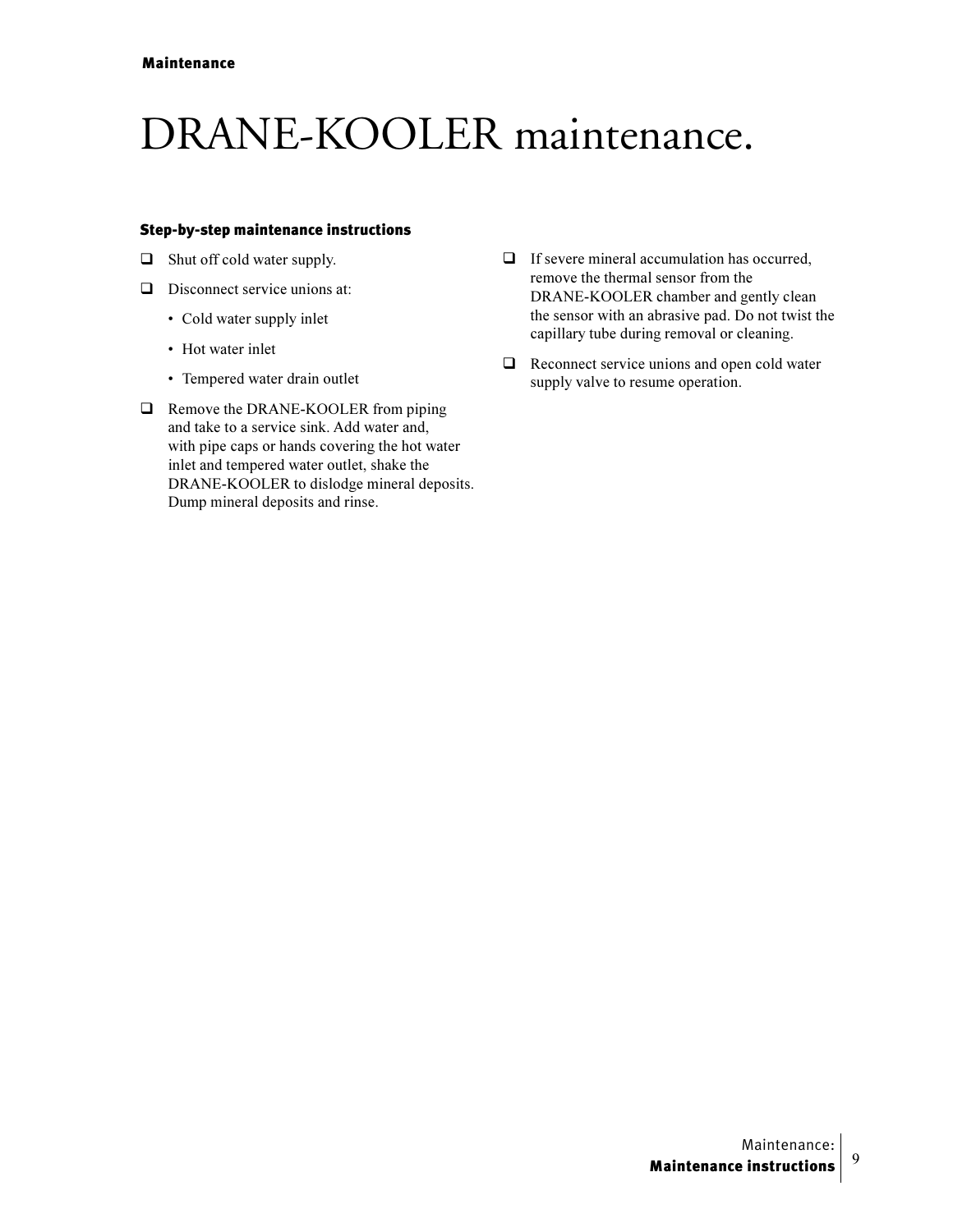## Troubleshooting guide.

| <b>Problem</b><br>number | <b>Problem</b>                                                               | <b>Possible cause</b>                        | <b>Action</b>                                                                                                                                                                                                                                                                                                                                                                                                         |
|--------------------------|------------------------------------------------------------------------------|----------------------------------------------|-----------------------------------------------------------------------------------------------------------------------------------------------------------------------------------------------------------------------------------------------------------------------------------------------------------------------------------------------------------------------------------------------------------------------|
| 1                        | Water leaving the<br><b>DRANE-KOOLER</b> is<br>hotter than 140 °F<br>(60 °C) | Mineral accumulation in<br>mixing chamber    | • Remove the DRANE-KOOLER and<br>dislodge mineral accumulation.                                                                                                                                                                                                                                                                                                                                                       |
|                          |                                                                              | Mineral accumulation<br>on thermal sensor    | • Remove thermal sensor from<br>DRANE-KOOLER and gently remove<br>mineral accumulation with an abrasive<br>pad. Do not twist capillary tubing<br>during removal or cleaning.                                                                                                                                                                                                                                          |
|                          |                                                                              | Valve malfunction                            | • Valve is not working properly.<br>Replace. Note: This valve is factory-<br>set and should not need adjustment.                                                                                                                                                                                                                                                                                                      |
|                          |                                                                              | Steam is entering the<br><b>DRANE-KOOLER</b> | • The DRANE-KOOLER is designed to<br>handle hot water and hot condensate. If<br>a large amount of steam enters the<br>DRANE-KOOLER it is likely that<br>discharge water temperatures will be<br>greater than 140 °F (60 °C). Check<br>P-traps on humidifier or other<br>appliance to ensure that the P-traps<br>have the proper depth and are working<br>properly to prevent steam from<br>entering the DRANE-KOOLER. |
| $\overline{\mathbf{z}}$  | Makes a loud popping<br>or crackling noise                                   | Steam is entering the<br><b>DRANE-KOOLER</b> | • If steam is entering the<br>DRANE-KOOLER, the introduction of<br>cold water through the valve will cause<br>the steam to collapse and make a<br>popping or crackling sound. Check<br>P-traps on humidifier or other<br>appliance to ensure that the P-traps<br>have the proper depth and are working<br>properly.                                                                                                   |

Maintenance:

 $10$ **Troubleshooting guide**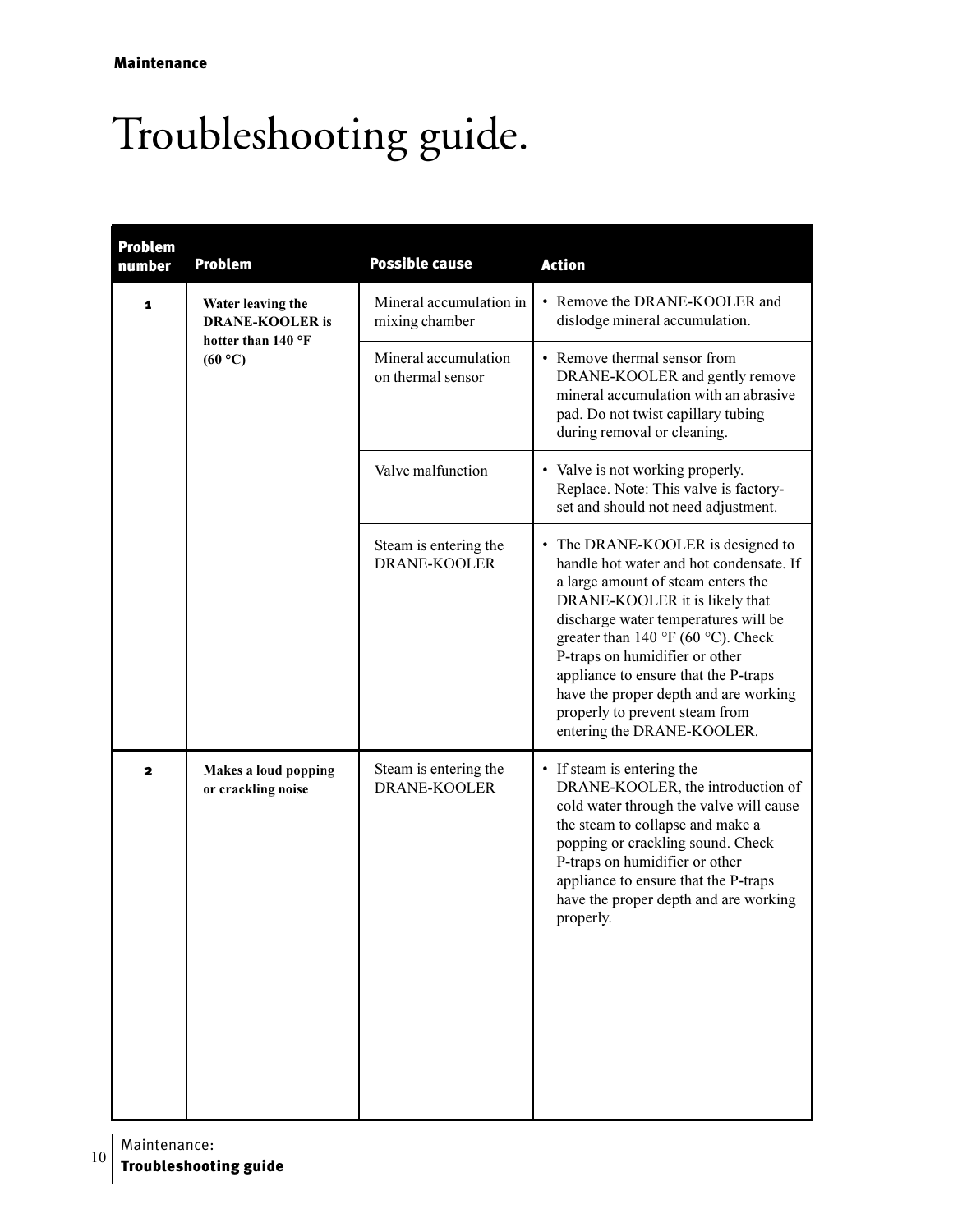### DRANE-KOOLER replacement parts.



OM-1119

### DRANE-KOOLER Model DK-12 replacement parts

| <b>Item</b>    | <b>Description</b>                 | Part no.   |
|----------------|------------------------------------|------------|
|                | DRANE-KOOLER weldment, Model DK-12 | 167001-020 |
| $\overline{2}$ | Elbow, 1/4" NPT brass              | 250701-001 |
| 3              | Nipple, 1/4" NPT x 4" brass        | 250212-004 |
| $\overline{4}$ | Bushing, 3/8" x 1/4" hex reducer   | 203550-001 |
| 5              | Valve, non-electric self-actuating | 505090-001 |
| 6              | Valve, 1/2" N36 vacuum relief      | 320400     |
| 7              | Floor stand assembly               | 185110     |
| 8              | Suspension mount hanger assembly   | 185100     |

Maintenance: Replacement parts

&&